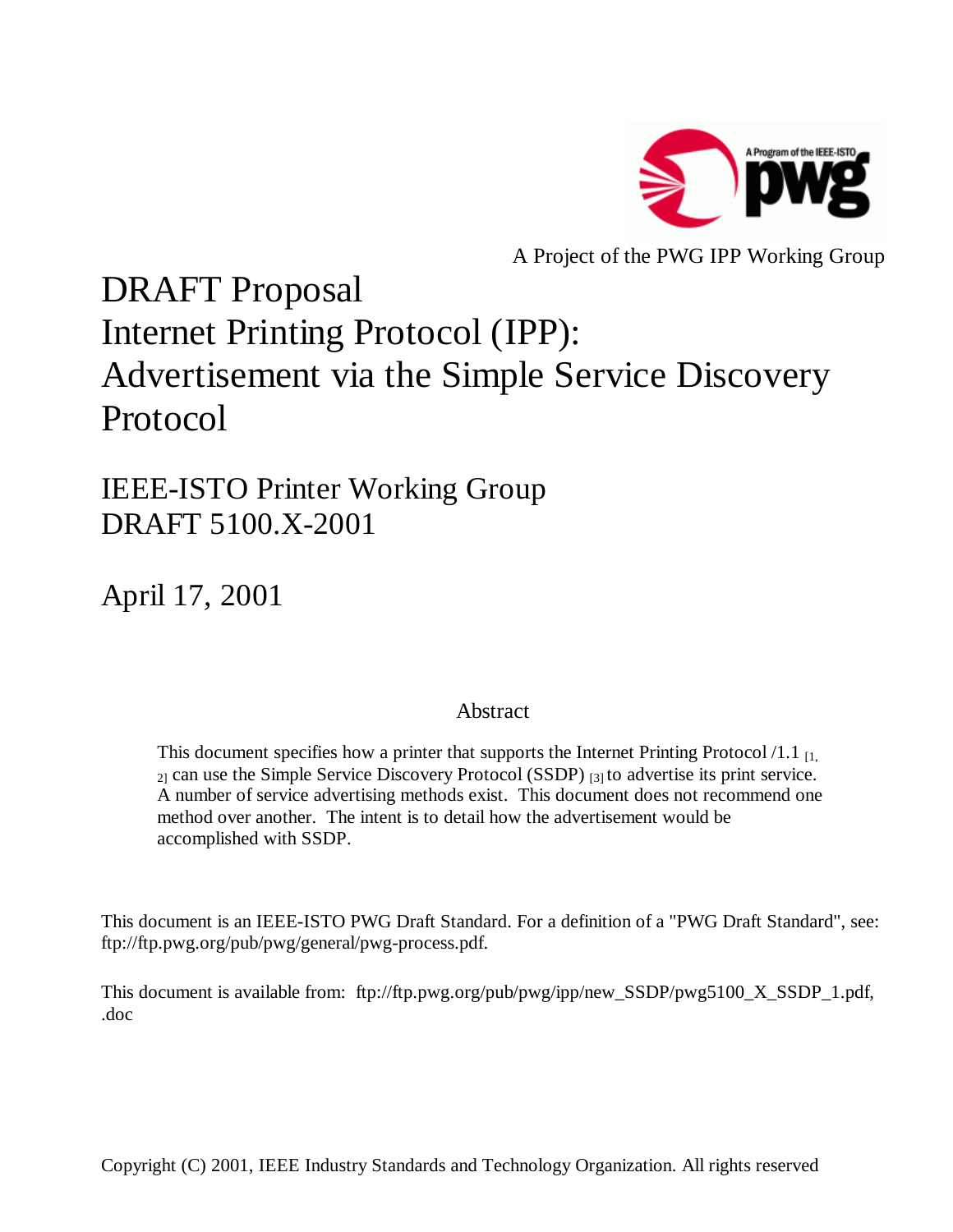Copyright (C) 2001, IEEE Industry Standards and Technology Organization. All rights reserved.

This document may be copied and furnished to others, and derivative works that comment on, or otherwise explain it or assist in its implementation may be prepared, copied, published and distributed, in whole or in part, without restriction of any kind, provided that the above copyright notice, this paragraph and the title of the Document as referenced below are included on all such copies and derivative works. However, this document itself may not be modified in any way, such as by removing the copyright notice or references to the IEEE-ISTO and the Printer Working Group, a program of the IEEE-ISTO.

Title: Internet Printing Protocol (IPP): Advertisement via the Simple Service Discovery Protocol

The IEEE-ISTO and the Printer Working Group DISCLAIM ANY AND ALL WARRANTIES, WHETHER EXPRESS OR IMPLIED INCLUDING (WITHOUT LIMITATION) ANY IMPLIED WARRANTIES OF MERCHANTABILITY OR FITNESS FOR A PARTICULAR PURPOSE.

The Printer Working Group, a program of the IEEE-ISTO, reserves the right to make changes to the document without further notice. The document may be updated, replaced or made obsolete by other documents at any time.

The IEEE-ISTO takes no position regarding the validity or scope of any intellectual property or other rights that might be claimed to pertain to the implementation or use of the technology described in this document or the extent to which any license under such rights might or might not be available; neither does it represent that it has made any effort to identify any such rights.

The IEEE-ISTO invites any interested party to bring to its attention any copyrights, patents, or patent applications, or other proprietary rights which may cover technology that may be required to implement the contents of this document. The IEEE-ISTO and its programs shall not be responsible for identifying patents for which a license may be required by a document and/or IEEE-ISTO Industry Group Standard or for conducting inquiries into the legal validity or scope of those patents that are brought to its attention. Inquiries may be submitted to the IEEE-ISTO by e-mail at:

#### ieee-isto@ieee.org.

The Printer Working Group acknowledges that the IEEE-ISTO (acting itself or through its designees) is, and shall at all times, be the sole entity that may authorize the use of certification marks, trademarks, or other special designations to indicate compliance with these materials.

Use of this document is wholly voluntary. The existence of this document does not imply that there are no other ways to produce, test, measure, purchase, market, or provide other goods and services related to its scope.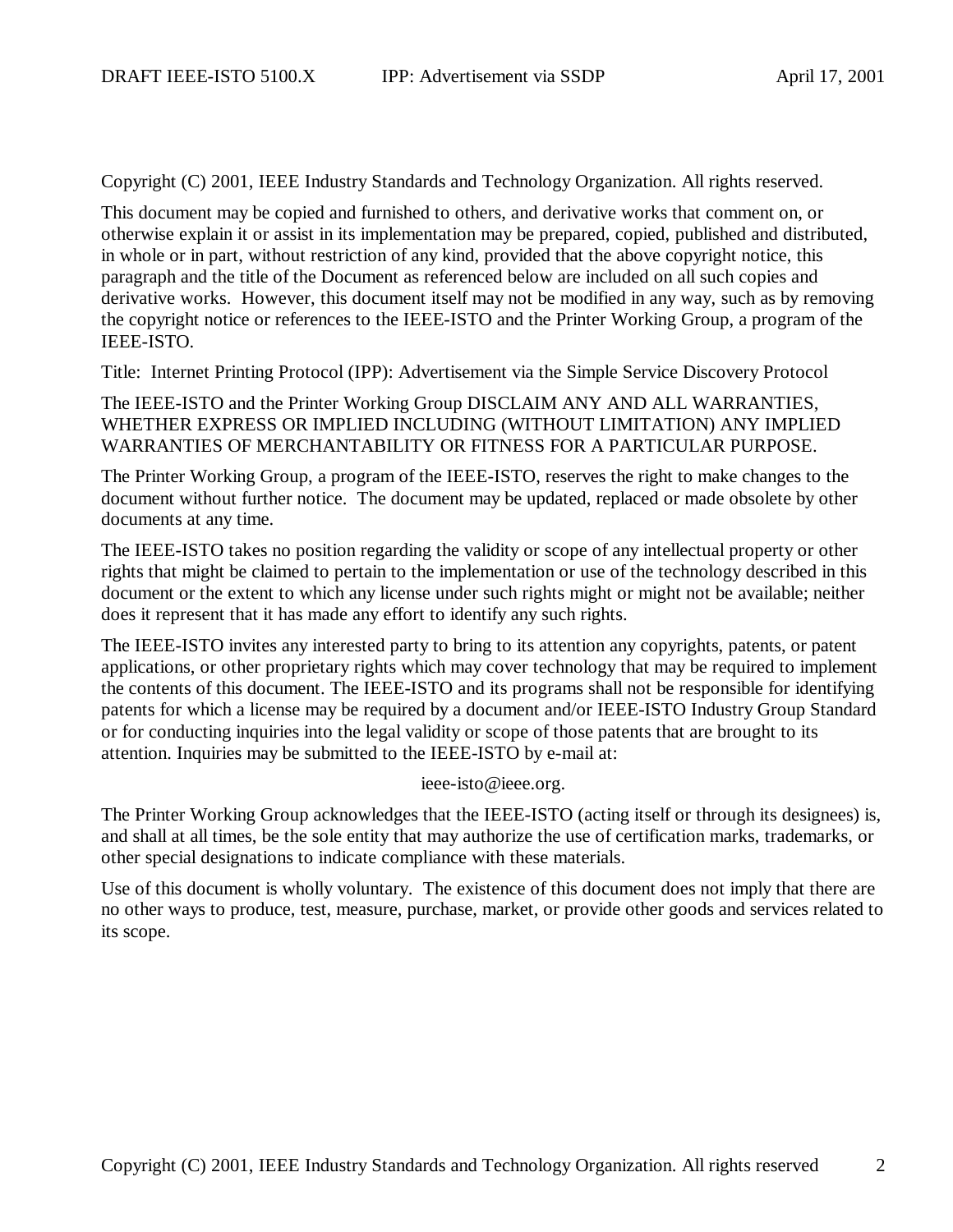## TABLE OF CONTENTS

| $\mathbf{1}$   |       |  |  |  |
|----------------|-------|--|--|--|
|                | 1.1   |  |  |  |
|                | 1.2   |  |  |  |
| $\overline{2}$ |       |  |  |  |
|                | 2.1   |  |  |  |
|                | 2.1.1 |  |  |  |
|                | 2.1.2 |  |  |  |
|                | 2.1.3 |  |  |  |
|                | 2.1.4 |  |  |  |
|                | 2.1.5 |  |  |  |
|                | 2.1.6 |  |  |  |
|                | 2.1.7 |  |  |  |
|                | 2.1.8 |  |  |  |
|                | 2.1.9 |  |  |  |
|                | 2.2   |  |  |  |
| 3              |       |  |  |  |
|                | 3.1   |  |  |  |
|                | 3.1.1 |  |  |  |
|                | 3.1.2 |  |  |  |
|                | 3.1.3 |  |  |  |
|                | 3.1.4 |  |  |  |
|                | 3.1.5 |  |  |  |
|                | 3.1.6 |  |  |  |
|                | 3.2   |  |  |  |
| $\overline{4}$ |       |  |  |  |
|                | 4.1   |  |  |  |
|                | 4.1.1 |  |  |  |
|                | 4.1.2 |  |  |  |
|                | 4.1.3 |  |  |  |
|                | 4.1.4 |  |  |  |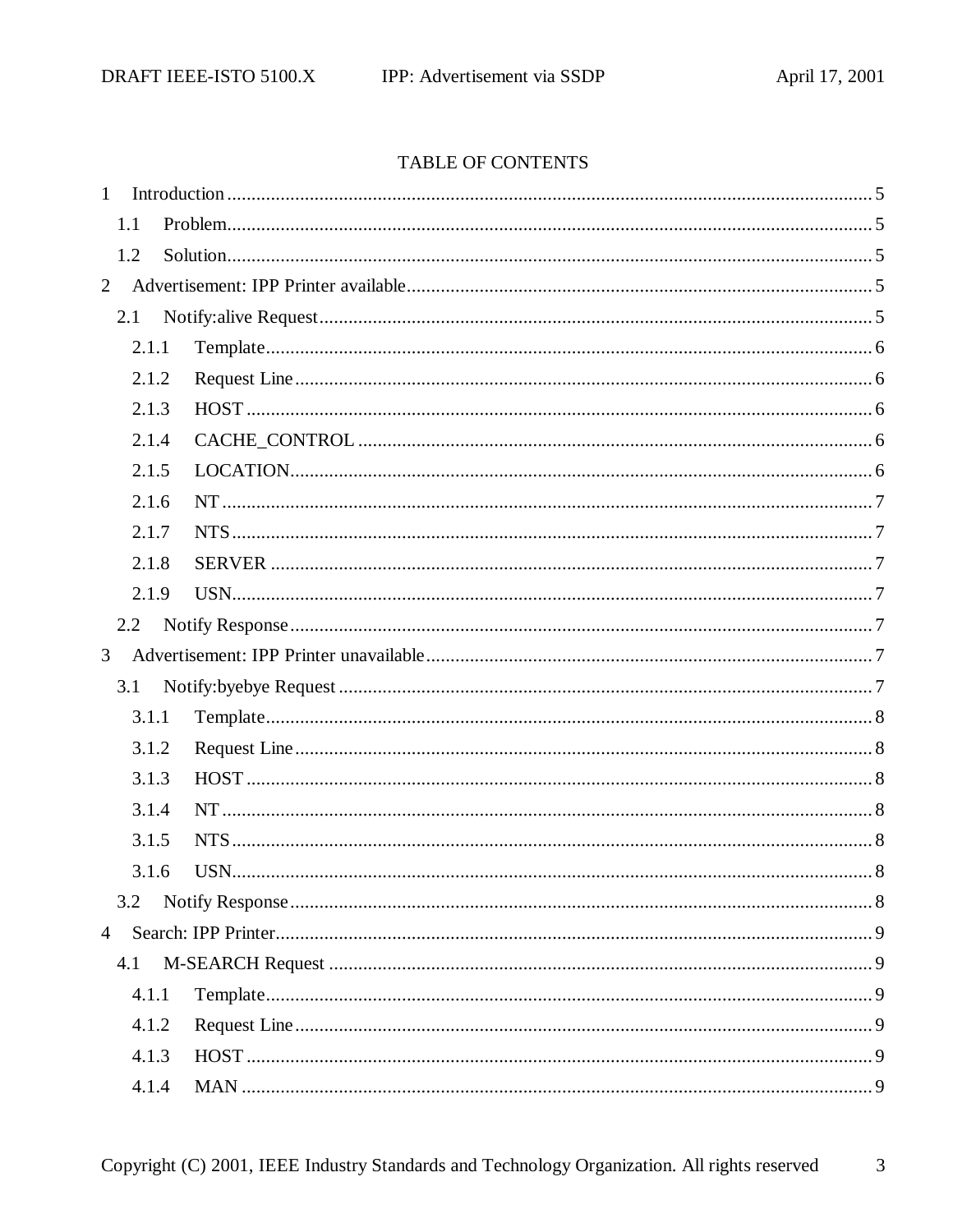|    | 4.1.5                                                                            |  |  |  |  |  |
|----|----------------------------------------------------------------------------------|--|--|--|--|--|
|    | 4.1.6                                                                            |  |  |  |  |  |
|    | 4.2                                                                              |  |  |  |  |  |
|    | 4.2.1                                                                            |  |  |  |  |  |
|    | 4.2.2                                                                            |  |  |  |  |  |
|    | 4.2.3                                                                            |  |  |  |  |  |
|    | 4.2.4                                                                            |  |  |  |  |  |
|    | 4.2.5                                                                            |  |  |  |  |  |
|    | 4.2.6                                                                            |  |  |  |  |  |
|    | 4.2.7                                                                            |  |  |  |  |  |
|    | 4.2.8                                                                            |  |  |  |  |  |
|    | 4.2.9                                                                            |  |  |  |  |  |
| 5  |                                                                                  |  |  |  |  |  |
| 6  |                                                                                  |  |  |  |  |  |
| 7  |                                                                                  |  |  |  |  |  |
| 8  |                                                                                  |  |  |  |  |  |
| 9  |                                                                                  |  |  |  |  |  |
| 10 |                                                                                  |  |  |  |  |  |
| 11 |                                                                                  |  |  |  |  |  |
| 12 |                                                                                  |  |  |  |  |  |
| 13 | Appendix B: Description of the IEEE Industry Standards and Technology (ISTO)  15 |  |  |  |  |  |
| 14 |                                                                                  |  |  |  |  |  |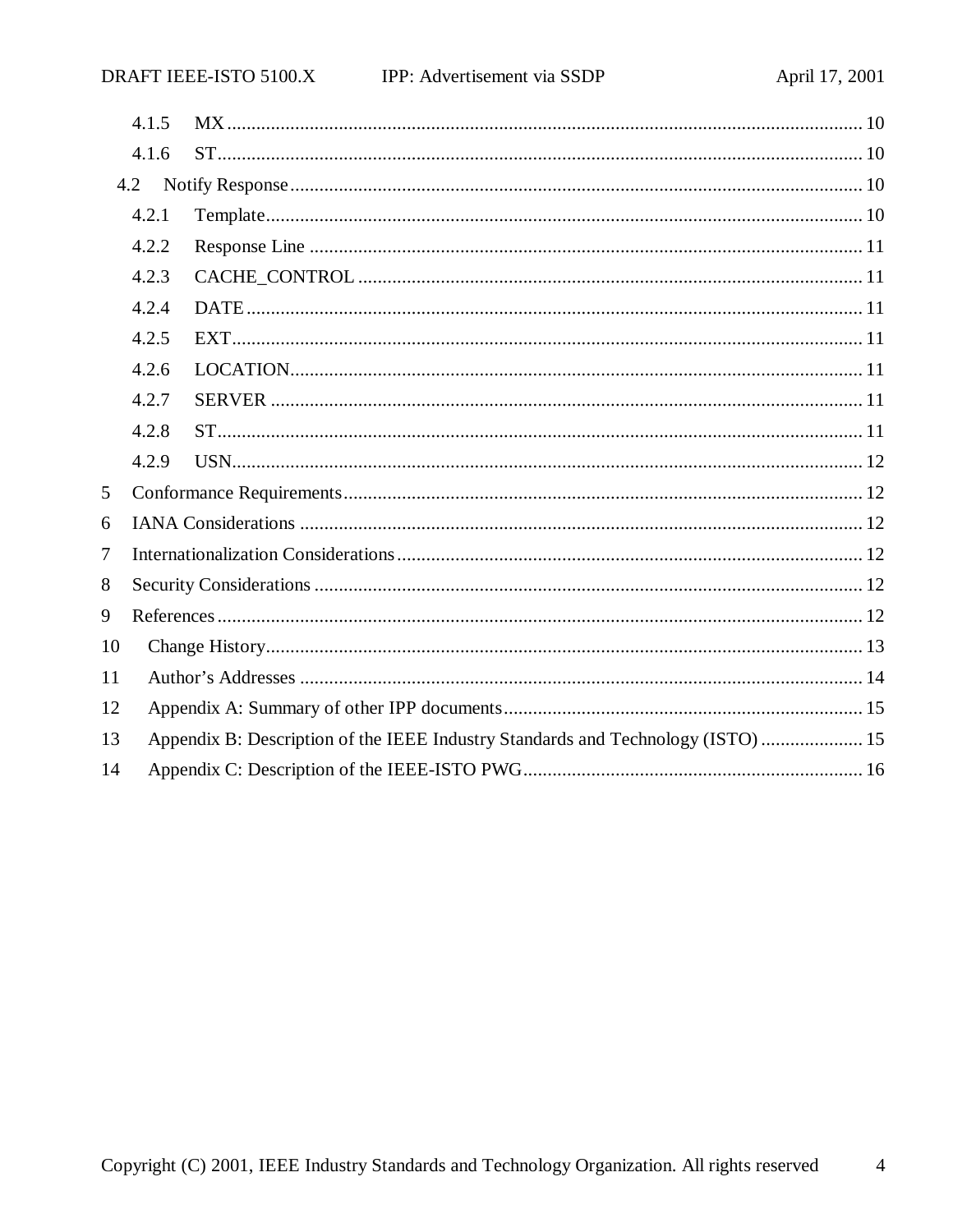# **1 Introduction**

#### **1.1 Problem**

Not all customer environments support the proposed IETF standard for printer discovery via the Service Location Protocol (SLPv2)  $_{[9,10]}$ . An industry wide initiative led by Microsoft to enable network services in an unmanaged network has addressed printing. This initiative is UPnP. The Service Discovery Protocol (SSDP) <sup>[3]</sup> is widely deployed as part of Microsoft Corporation's UPnP (UPnP) <sup>[5]</sup> effort.

Although SSDP is not a standards-track Internet protocol, it will be widely deployed. It is important that IPP printers are able to advertise themselves over SSDP in a uniform manner.

#### **1.2 Solution**

The UPnP device architecture  $_{[4]}$  provides a framework for devices and services including print devices and services. The print services offered in UPnP are simple and targeted at home networks. The semantics for UPnP print services are derived from IPP  $_{[2]}$ .

UPnP uses SSDP for discovering HTTP based services. SSDP uses multicast advertisements and queries with unicast responses to allow a client to locate an appropriate service provider. UPnP Printers advertise a root device, a print device and a print service. All UPnP devices advertise the root device. An UPnP Printer advertises the print device that is contained in the root device. The advertised print service is contained in the print device. UPnP used devices as containers. The UPnP client interacts with UPnP services.

IPP is not UPnP. It does not fit within the UPnP framework. However IPP and UPnP do share a lot in common such as using HTTP as a transport and they are both based on the same print semantics. It would not be unusual to have both IPP and UPnP print services hosted on the same printer.

An IPP Printer can use SSDP as one method to advertise. The use of SSDP to advertise IPP would be restricted to environments where SSDP is deemed appropriate. Certainly if SSDP is being used to advertise a UPnP printer and the printer also supports IPP, then SSDP should be used to advertise the IPP Printer.

# **2 Advertisement: IPP Printer available**

## **2.1 Notify:alive Request**

An IPP Printer will send out this request when the IPP Printer becomes available on the network or prior to its advertisement expiration (i.e. refresh cache). All SSDP requests/responses are carried in a UDP packet. This request is sent to the SSDP multicast address and port.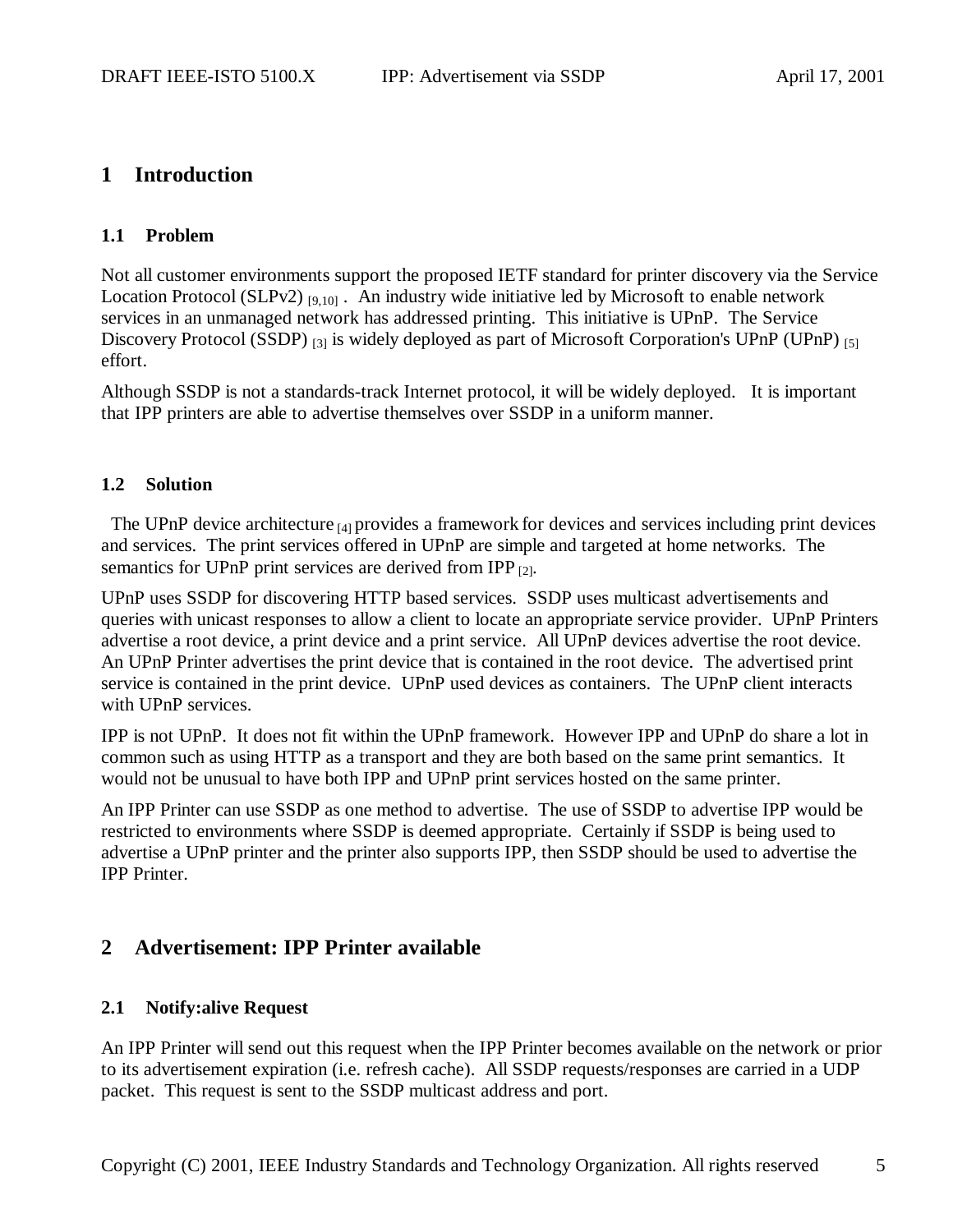#### **2.1.1 Template**

Note: Those values in *italics* are variable and explained after the template NOTIFY \* HTTP/1.1 HOST: 239.255.255.250:1900 CACHE-CONTROL: max-age = *mas* LOCATION: *ippurl* NT: urn:pwg-org:IPP:1.1 NTS: ssdp:alive SERVER: *os* / *osver*, IPP / 1.1, *prod* / *prodver* USN: uuid:*devuuid*::urn:pwg-org:IPP:1.1

Where

*mas* = time in seconds until the advertisement expires *ippurl* = URL of the IPP printer using the ipp:// scheme  $\cos$  = Operating system name *osver* = Operating system version *prod* = name of the product *prodver* = version of the product *devuuid* = universally unique id for the IPP Printer *Blank line* = a blank line must follow the notify message (i.e. 0x0A 0x0D)

### **2.1.2 Request Line**

*Blank line*

Required. This line MUST be 'Notify \* HTTP/1.1'.

## **2.1.3 HOST**

Required. Must use the Internet Assigned Numbers Authority (IANA) assigned relative address used with the scoped multicast channel  $_{[6]}$  and the IANA assigned port for SSDP  $_{[7]}$ .

This header MUST be 'HOST: 239.255.255.250:1900'

## **2.1.4 CACHE\_CONTROL**

Required. The 'max-age' is the number of seconds until the IPP Printer advertisement expires. The value for 'max-age' is implementation specific. The IPP Printer should re-advertise itself before its current advertisement times out.

This header must be 'CACHE\_CONTROL: max-age= *mas*' where *mas* is an implementation or sitespecific value.

#### **2.1.5 LOCATION**

Required. The location identifies the IPP Printer. This URL is where an IPP Client would direct its IPP Requests. Note that the URL is specified using the ipp:// scheme. This scheme is mapped to http:// scheme with an explicit port of  $631$   $_{[1]}$ . IPP requests will be sent to the IPP Printer in an HTTP 'POST' sent to this IANA assigned port.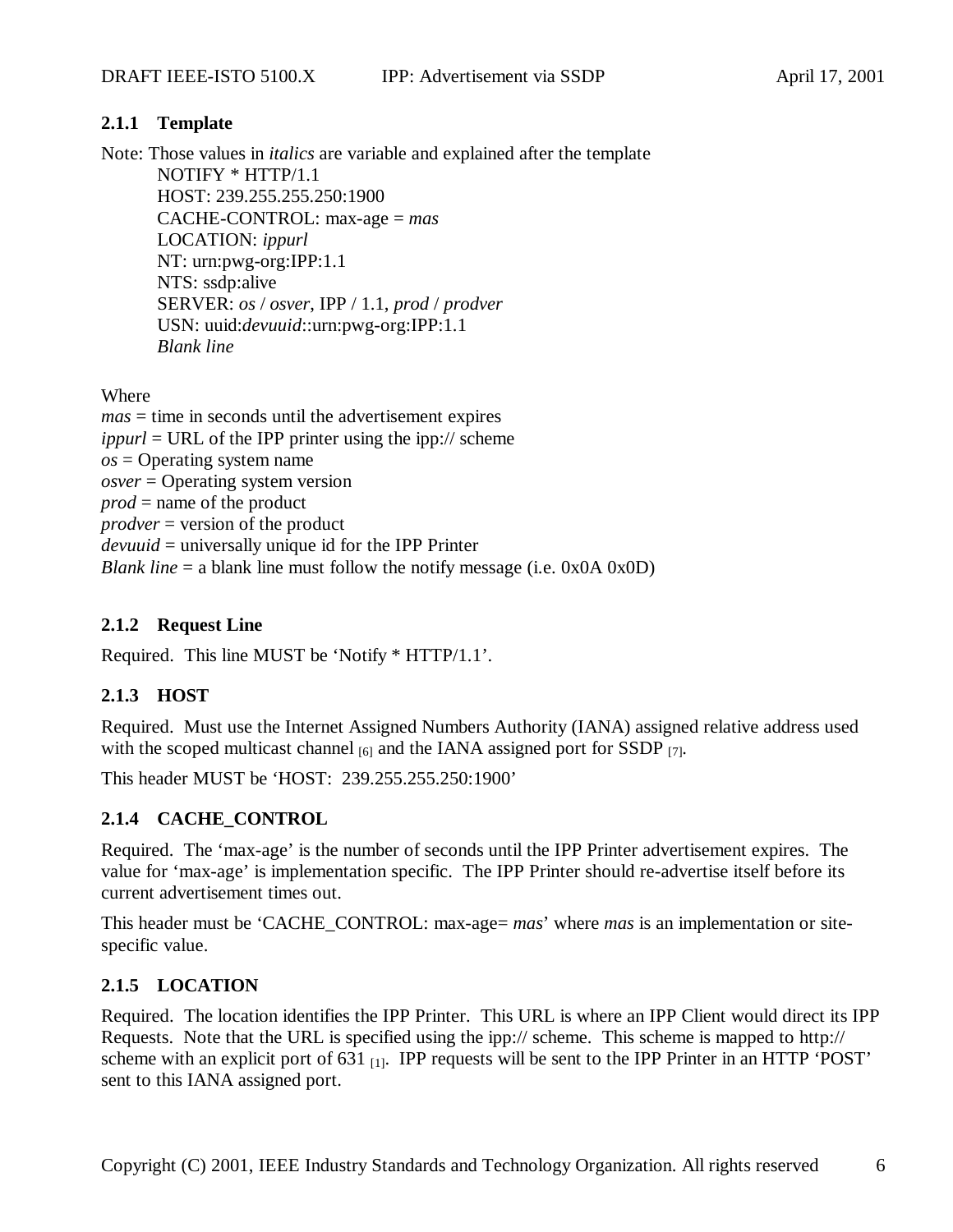Since SSDP is intended for the discovery of HTTP based services the IPP Printer implementation should be prepared to handle an HTTP 'GET' operation on the IPP URL. It is recommended that the 'GET' request be redirected to the embedded web server if possible.

This header must be 'LOCATION: *ippurl*' where *ippurl* is the URI of the printer using the ipp:// scheme.

#### **2.1.6 NT**

Required. The Notification Type (NT) identifies the advertiser as an IPP v1.1 Printer.

This header MUST be 'NT: urn:pwg-org:IPP:1.1'.

#### **2.1.7 NTS**

Required. The Notification Sub-Type (NTS) identifies this Notify is announcing the availability of the target.

This header MUST be 'NTS: ssdp:alive'.

#### **2.1.8 SERVER**

Recommended. The Server header is required in UPnP. This header contains a concatenation of the OS, OS version, IPP, IPP version, product and product version.

This header SHOULD be present and SHOULD be of the form 'SERVER: *os* / *osver*, IPP / 1.1, *prod* / *prodver'.* The values for *os* and *osver* are the name and version of the operating system on the printer. The values for *prod* and *prodver* are the name and version of the printer.

#### **2.1.9 USN**

Required. The Unique Service Name (USN) identifies the IPP Printer.

This header MUST be 'USN: uuid:*devuuid*::urn:pwg-org:IPP:1.1' where *devuuid* is a globally unique identifier for the IPP Printer.

#### **2.2 Notify Response**

No response is required for a Notify request.

# **3 Advertisement: IPP Printer unavailable**

#### **3.1 Notify:byebye Request**

An IPP Printer will send out this request when the IPP Printer is about to become unavailable on the network. All SSDP requests/responses are carried in a UDP packet. This request is sent to the SSDP multicast address and port.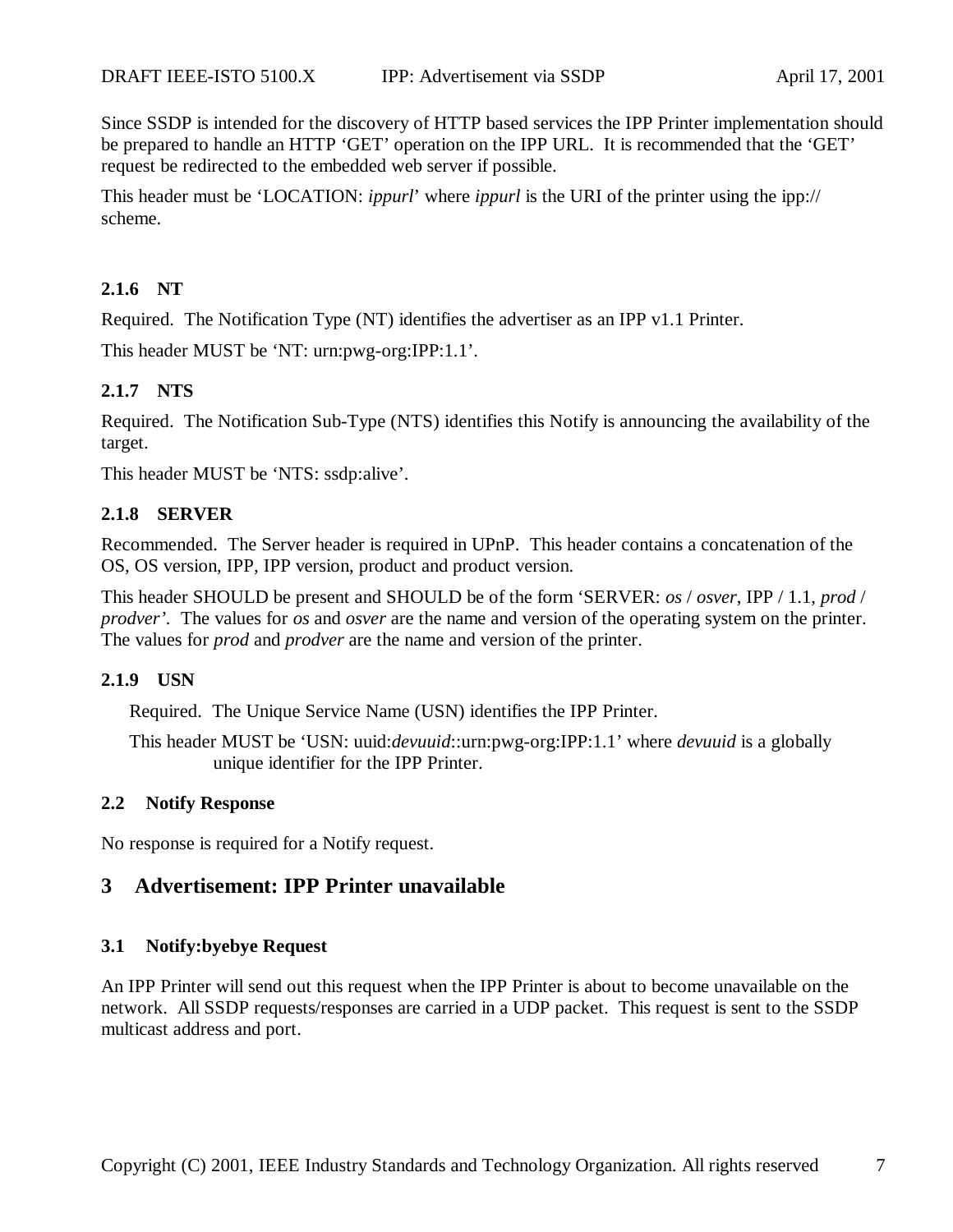#### **3.1.1 Template**

Note: Those values in *italics* are variable and explained after the template NOTIFY \* HTTP/1.1 HOST: 239.255.255.250:1900 NT: urn:pwg-org:IPP:1.1 NTS: ssdp:byebye USN: uuid:*devuuid*::urn:pwg-org:IPP:1.1 *Blank line*

Where

*devuuid* = universally unique id for the IPP Printer *Blank line* = a blank line must follow the notify message (i.e. 0x0A 0x0D)

#### **3.1.2 Request Line**

Required. This line MUST be 'Notify \* HTTP/1.1'.

# **3.1.3 HOST**

Required. Must use the Internet Assigned Numbers Authority (IANA) assigned relative address used with the scoped multicast channel  $_{[6]}$  and the IANA assigned port for SSDP  $_{[7]}$ .

This header MUST be 'HOST: 239.255.255.250:1900'

## **3.1.4 NT**

Required. The Notification Type (NT) identifies the advertiser as an IPP v1.1 Printer.

This header MUST be 'NT: urn:pwg-org:IPP:1.1'.

#### **3.1.5 NTS**

Required. The Notification Sub-Type (NTS) identifies this Notify is announcing the associated target is no longer available.

This header MUST be 'NTS: ssdp:byebye'.

#### **3.1.6 USN**

Required. The Unique Service Name (USN) identifies the IPP Printer.

This header MUST be 'USN: uuid:*devuuid*::urn:pwg-org:IPP:1.1' where *devuuid* is a globally unique identifier for the IPP Printer.

#### **3.2 Notify Response**

None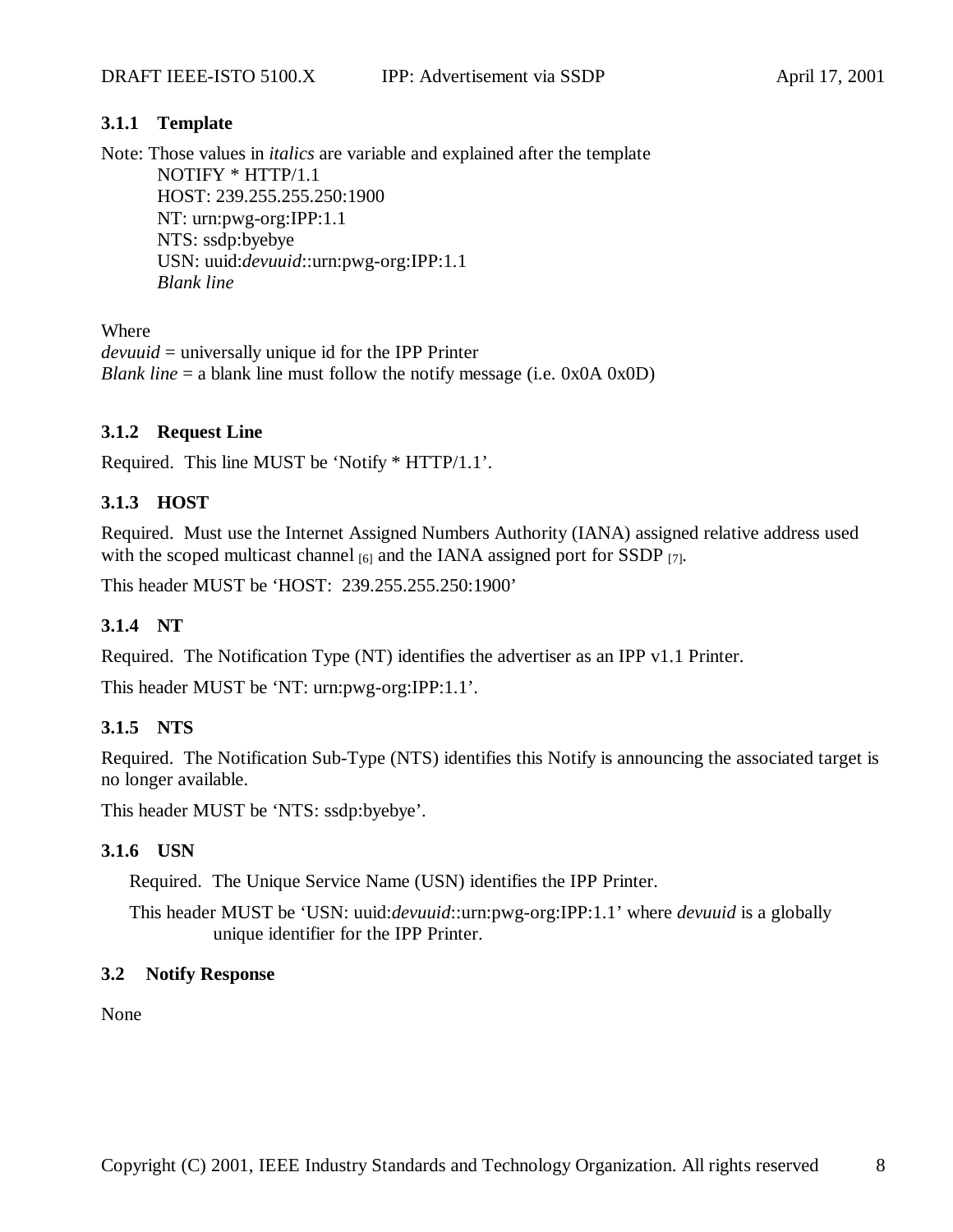# **4 Search: IPP Printer**

A Client will send out this request to locate an IPP Printer. All SSDP requests/responses are carried in a UDP packet. This request is sent to the SSDP multicast address and port.

## **4.1 M-SEARCH Request**

#### **4.1.1 Template**

Note: Those values in *italics* are variable and explained after the template

M\_SEARCH \* HTTP/1.1 HOST: 239.255.255.250:1900 MAN: "ssdp:discover" MX: *mxs* ST: *target Blank line*

Where *mxs* = number of seconds to delay response *target* = *all*, *anyIPP*, *specificIPP all* = ssdp:all  $anyIPP = urn: pwg-org:IPP:1.1$ *specificIPP* = uuid:*devuuid*::urn:pwg-org:IPP:1.1 *devuuid* = universally unique id for the IPP Printer *Blank line* = a blank line must follow the notify message (i.e. 0x0A 0x0D)

## **4.1.2 Request Line**

Required. This line MUST be "M\_SEARCH \* HTTP/1.1".

## **4.1.3 HOST**

Required. Must use the Internet Assigned Numbers Authority (IANA) assigned relative address used with the scoped multicast channel  $_{[6]}$  and the IANA assigned port for SSDP  $_{[7]}$ .

This header MUST be 'HOST: 239.255.255.250:1900'

## **4.1.4 MAN**

Required. The MAN header identifies this 'M-SEARCH' as a discovery request.

This header MUST be 'MAN: "ssdp:discover"'. Note that the value for the MAN header includes the double quotes (").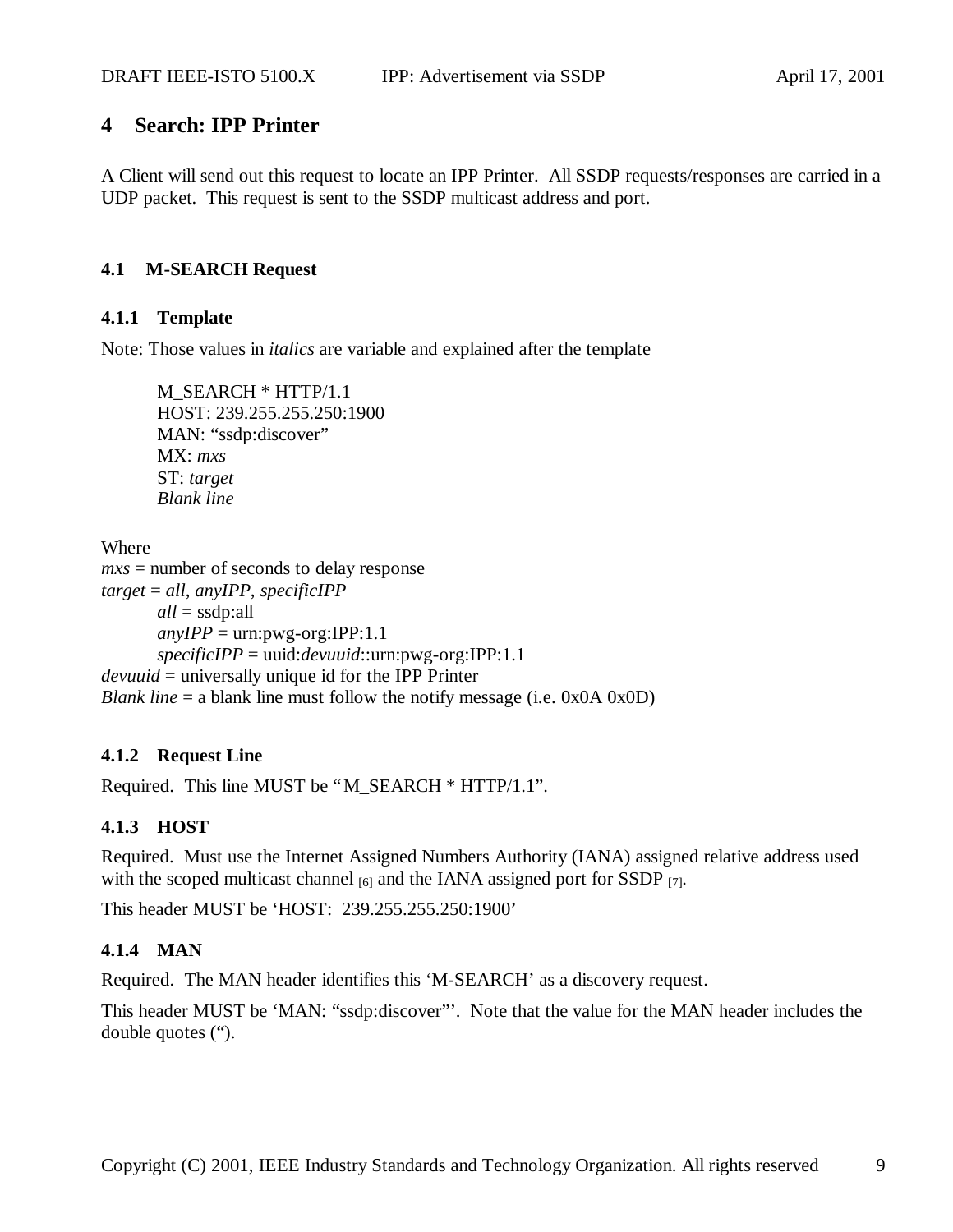#### **4.1.5 MX**

Required. When sending a response the IPP Printer should choose an arbitrary delay before sending its response. The Maximum Wait (MX) specifies the maximum amount of time in seconds that the target can delay its response.

This header MUST be 'MX: *mxs*" where *mxs* is a implementation specific value.

#### **4.1.6 ST**

Required. The Search Target (ST) identifies the group or of a targets, or individual printer, that should respond to the search. IPP Printers should respond to request for all SSDP objects, all IPP Printers and for itself.

To search for all SSDP objects, the header MUST be 'ST: ssdp:all'

To search for all IPP Printers, the header MUST be 'ST: urn:pwg-org:IPP:1.1'

To search for a specific IPP Printer, the header MUST be 'ST: uuid:*devuuid*::urn:pwg-org:IPP:1.1' where *devuuid* is a globally unique identifier for the IPP Printer.

#### **4.2 Notify Response**

An IPP Printer will return this response to the client. All SSDP requests/responses are carried in a UDP packet. This response is sent to the unicast address and port of the client.

#### **4.2.1 Template**

Note: Those values in *italics* are variable and explained after the template

HTTP/1.1 200 OK CACHE-CONTROL: max-age = *mas* DATE: *date* EXT: LOCATION: *ippurl* SERVER: *os* / *osver*, IPP / 1.1, *prod* / *prodver* ST: *target* USN: uuid:*devuuid*::urn:pwg-org:IPP:1.1 *Blank line*

Where

*mas* = time in seconds until the advertisement expires *date* = current date *ippurl* = URL of the IPP printer using the ipp:// scheme  $\cos$  = Operating system name *osver* = Operating system version *prod* = name of the product *prodver* = version of the product *target* = from the request i.e. *all*, *anyIPP*, *specificIPP all* = ssdp:all  $anyIPP = urn: pwg-org:IPP:1.1$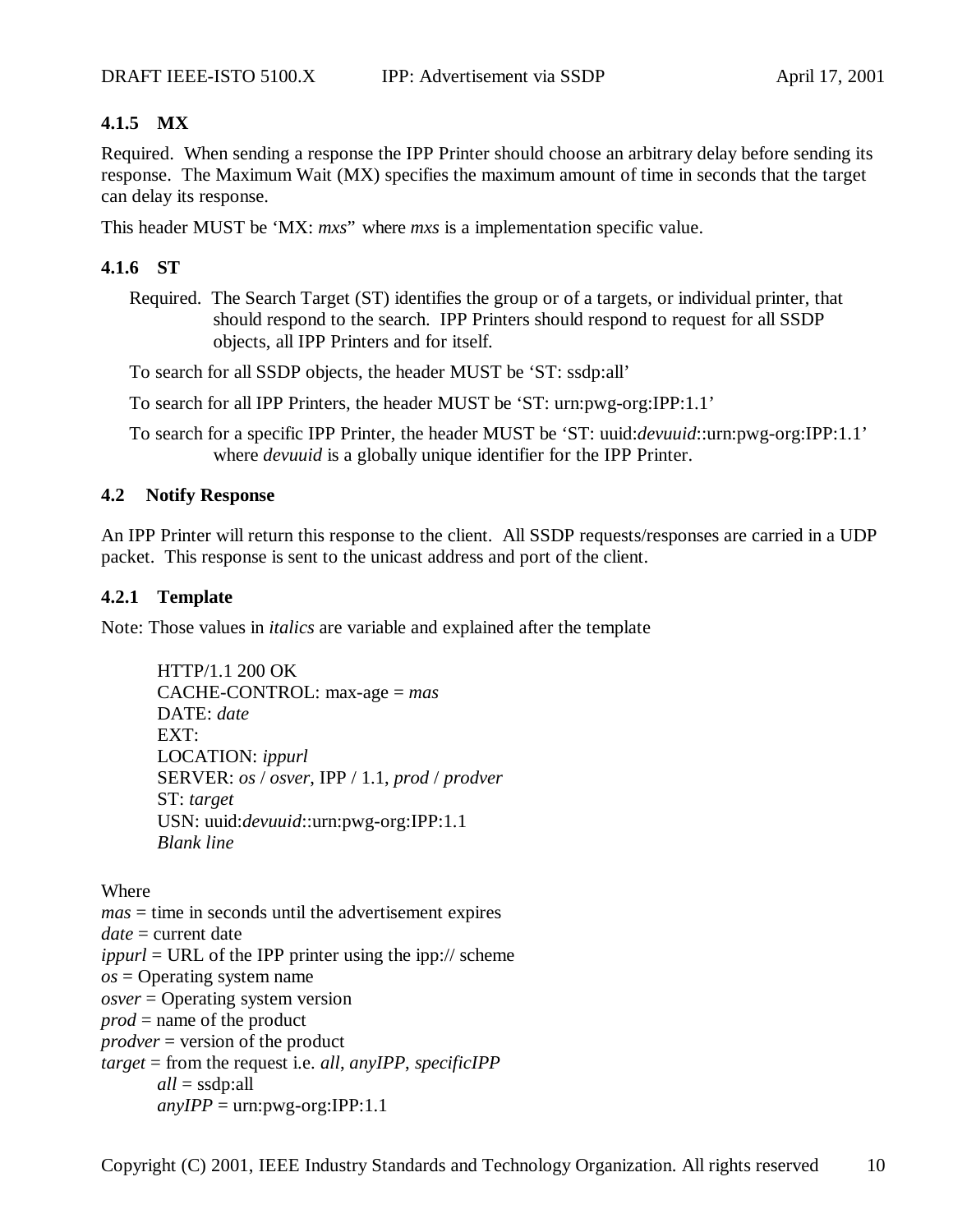*specificIPP* = uuid:*devuuid*::urn:pwg-org:IPP:1.1 *devuuid* = universally unique id for the IPP Printer *Blank line*  $=$  a blank line must follow the notify message (i.e. 0x0A 0x0D)

#### **4.2.2 Response Line**

Required. This line MUST be "HTTP/1.1 200 OK".

#### **4.2.3 CACHE\_CONTROL**

Required. The 'max-age' is the number of seconds until the IPP Printer advertisement expires. The value for 'max-age' is implementation specific. The IPP Printer should re-advertise itself before its current advertisement times out.

This header must be 'CACHE\_CONTROL: max-age= *mas*' where *mas* is an implementation or sitespecific value.

#### **4.2.4 DATE**

Required. The DATE header identifies date the response was generated. The format is 1\*2DIGIT month 2\*4DIGIT (e.g. 31 January 1964). [8].

This header MUST be 'DATE: *date'*. Where date is formatted as indicated above.

#### **4.2.5 EXT**

Required. The EXT header indicates the 'MAN' header was understood.

This header MUST be 'EXT:'. Note that the value MUST be empty.

#### **4.2.6 LOCATION**

Required. The location identifies the IPP Printer. This URL is where an IPP Client would direct its IPP Requests. Note that the URL is specified using the ipp:// scheme. (See also section 2.1.5)

This header must be 'LOCATION: *ippurl*' where *ippurl* is the URI of the printer using the ipp:// scheme.

#### **4.2.7 SERVER**

Recommended. The Server header is required in UPnP. This header contains a concatenation of the OS, OS version, IPP, IPP version, product and product version.

This header SHOULD be present and SHOULD be of the form 'SERVER: *os* / *osver*, IPP / 1.1, *prod* / *prodver'.* The values for *os* and *osver* are the name and version of the operating system on the printer. The values for *prod* and *prodver* are the name and version of the printer.

#### **4.2.8 ST**

Required. The Search Target (ST) identifies the group or of a targets, or individual printer, from the associated request.

The header MUST be copied from the request's ST header. (See section 4.1.6)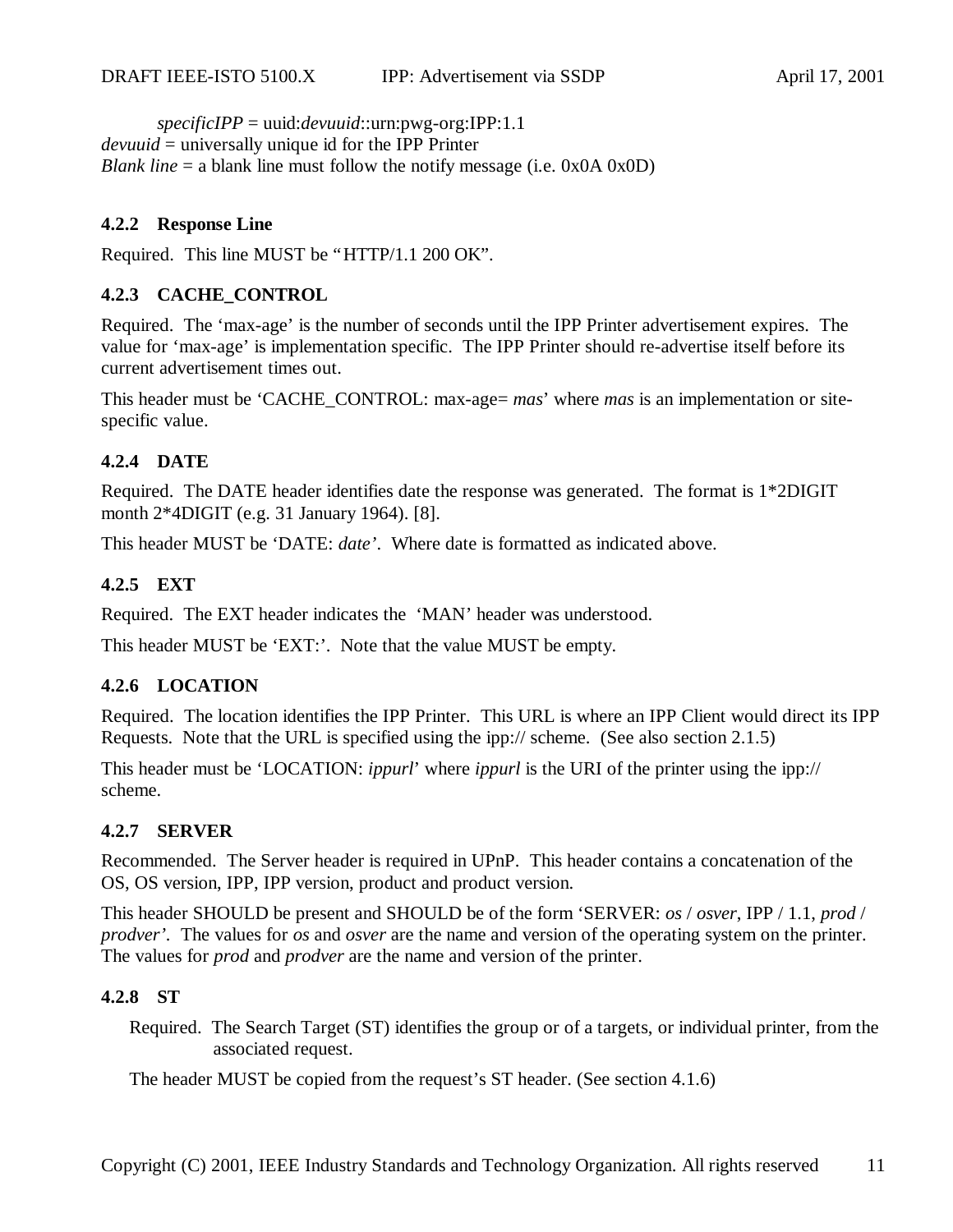#### **4.2.9 USN**

Required. The Unique Service Name (USN) identifies the IPP Printer.

This header MUST be 'USN: uuid:*devuuid*::urn:pwg-org:IPP:1.1' where *devuuid* is a globally unique identifier for the IPP Printer.

#### **5 Conformance Requirements**

Advertisement of IPP Printers via SSDP is optional. Any IPP Printer that does advertise using SSDP must respond to queries for all SSDP objects, all IPP Printers as well as request for itself.

#### **6 IANA Considerations**

None

#### **7 Internationalization Considerations**

None.

#### **8 Security Considerations**

TBD

#### **9 References**

[1]

Herriot, R., Butler, S., Moore, P., Turner, R., and J. Wenn, "Internet Printing Protocol/1.1: Encoding and Transport", RFC 2910, September 2000. http://www.ietf.cnri.reston.va.us/rfc/rfc2910.txt

#### [2]

Hastings, T., Herriot, R., deBry, R., Isaacson, S., and P. Powell, "Internet Printing Protocol/1.1: Model and Semantics", RFC 2911, September 2000. http://www.ietf.cnri.reston.va.us/rfc/rfc2911.txt

[3]

Goland, Y., Cai, T. Leach, P., Gu, Y., Albright, S., "Simple Service Discovery Protocol/1.0 Operating without an Arbiter", draft-cai-ssdp-v1-03, October 28, 1999. http://www.upnp.org/draft\_cai\_ssdp\_v1\_03.txt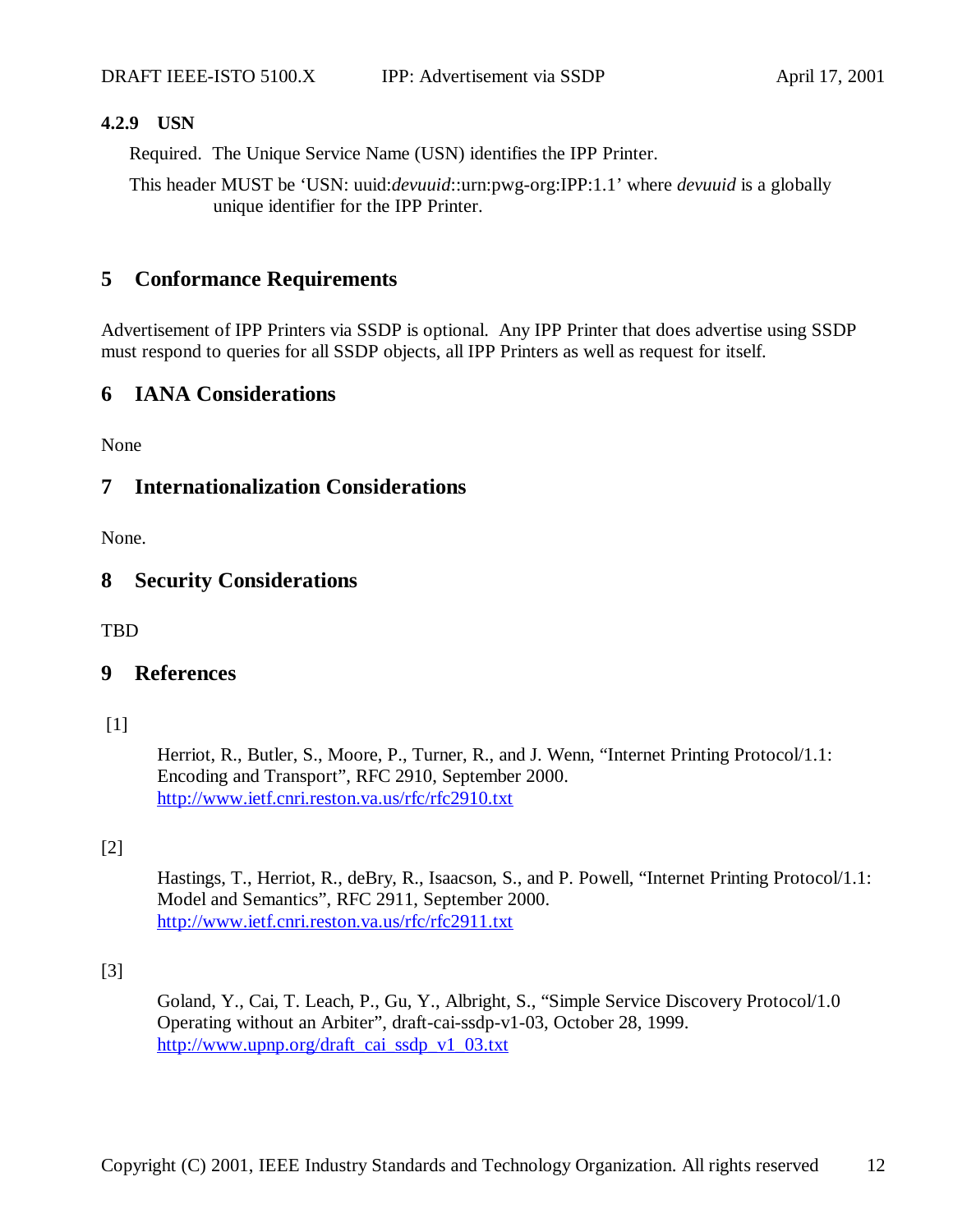#### [4]

Microsoft Corp "Universal Plug and Play Device Architecture", Version 1.0, June 8, 2000. http://www.upnp.org/download/UPnPDA10\_20000613.htm

### [5]

Universal Plug and Play Forum, Microsoft Corp,. http://www.upnp.org/default.htm

#### [6]

IANA assigned Internet Multicast Addresses http://www.isi.edu/in-notes/iana/assignments/multicast-addresses

#### [7]

IANA assigned port numbers http://www.isi.edu/in-notes/iana/assignments/port-numbers

#### [8]

Branden, R., IETF, "Requirements for Internet Hosts -- Application and Support", rfc1123, October 1989. http://info.internet.isi.edu/in-notes/rfc/files/rfc1123.txt

#### [9]

St. Pierre, Isaacson, McDonald. "Definition Printer Abstract Service Type v2.0", , March 2000. ftp://ftp.isi.edu/in-notes/iana/assignments/svrloc-templates/printer.2.0.en

#### [10]

E. Guttman, C. Perkins, J. Veizades, M. Day., "Service Location Protocol, Version 2", rfc2608, June 1999. http://info.internet.isi.edu/in-notes/rfc/files/rfc2608.txt

## **10 Change History**

- 4/17/01 Incorporated input from Carl-Uno Manros and Don Wright. Initial draft release.
- 4/16/01 Incorporated input from Jim Mayer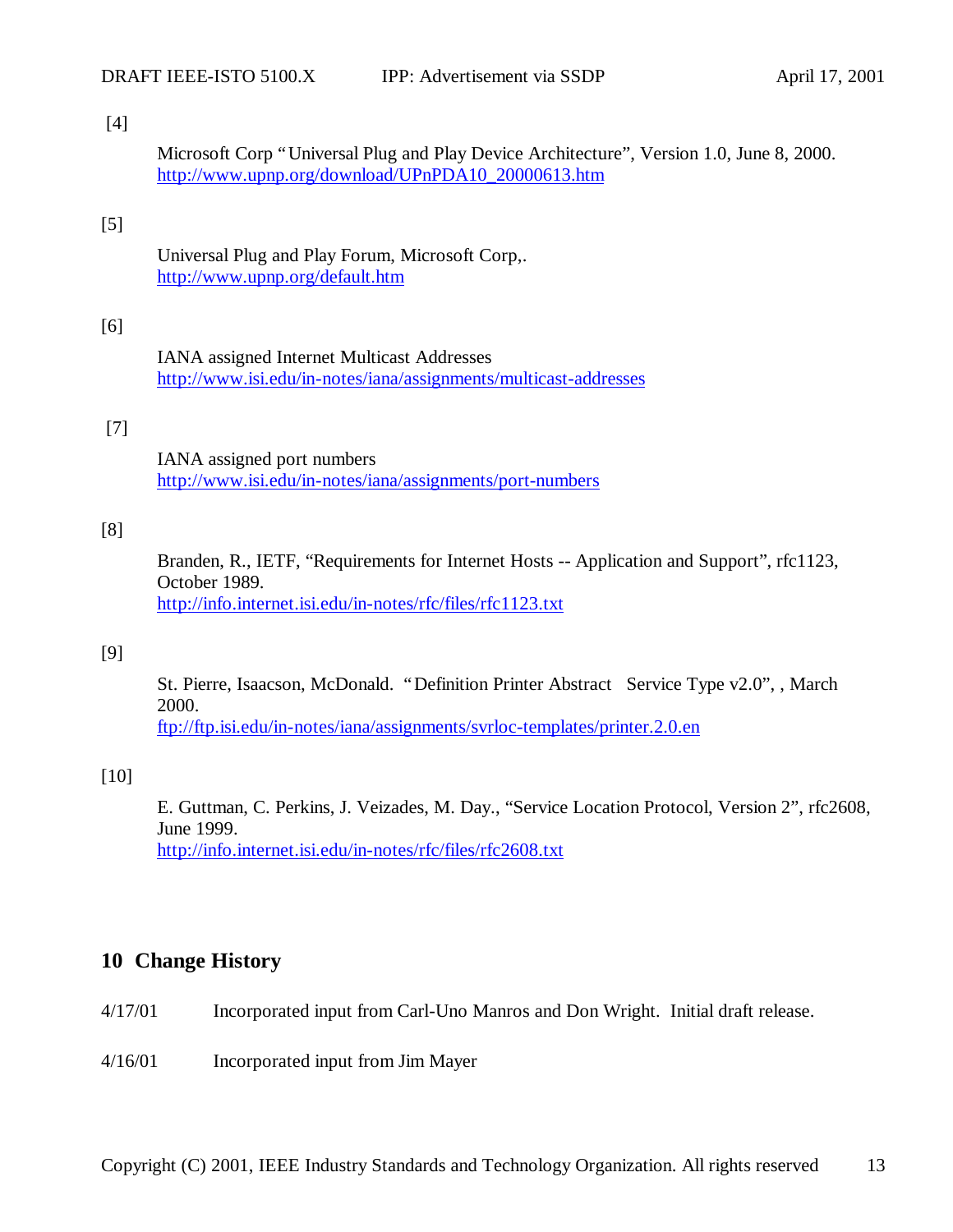### **11 Author's Addresses**

Tom Hastings Xerox Corporation 737 Hawaii St. ESAE 231 El Segundo, CA 90245

Phone: 310-333-6413 Fax: 310-333-5514 e-mail: hastings@cp10.es.xerox.com

Harry Lewis IBM

Phone: (303) 924-5337 e-mail: harryl@us.ibm.com

Peter Zehler Xerox Corporation 800 Phillips Road M/S 128-69E Webster, NY 14580

Phone: 716-265-8755 Fax: 716-265-8792 e-mail: pzehler@crt.xerox.com

IPP Web Page: http://www.pwg.org/ipp/ IPP Mailing List: ipp@pwg.org

To subscribe to the ipp mailing list, send the following email:

1) send it to majordomo@pwg.org

2) leave the subject line blank

3) put the following two lines in the message body: subscribe ipp

end

Implementers of this specification document are encouraged to join IPP Mailing List in order to participate in any discussions of clarification issues and review of registration proposals for additional attributes and values.

Other Participants: Shivaun Albright Hewlett Packard Bob Van Andel Allegro Systems Carl-Uno Manros Xerox Jim Mayer Xerox Don Wright Lexmark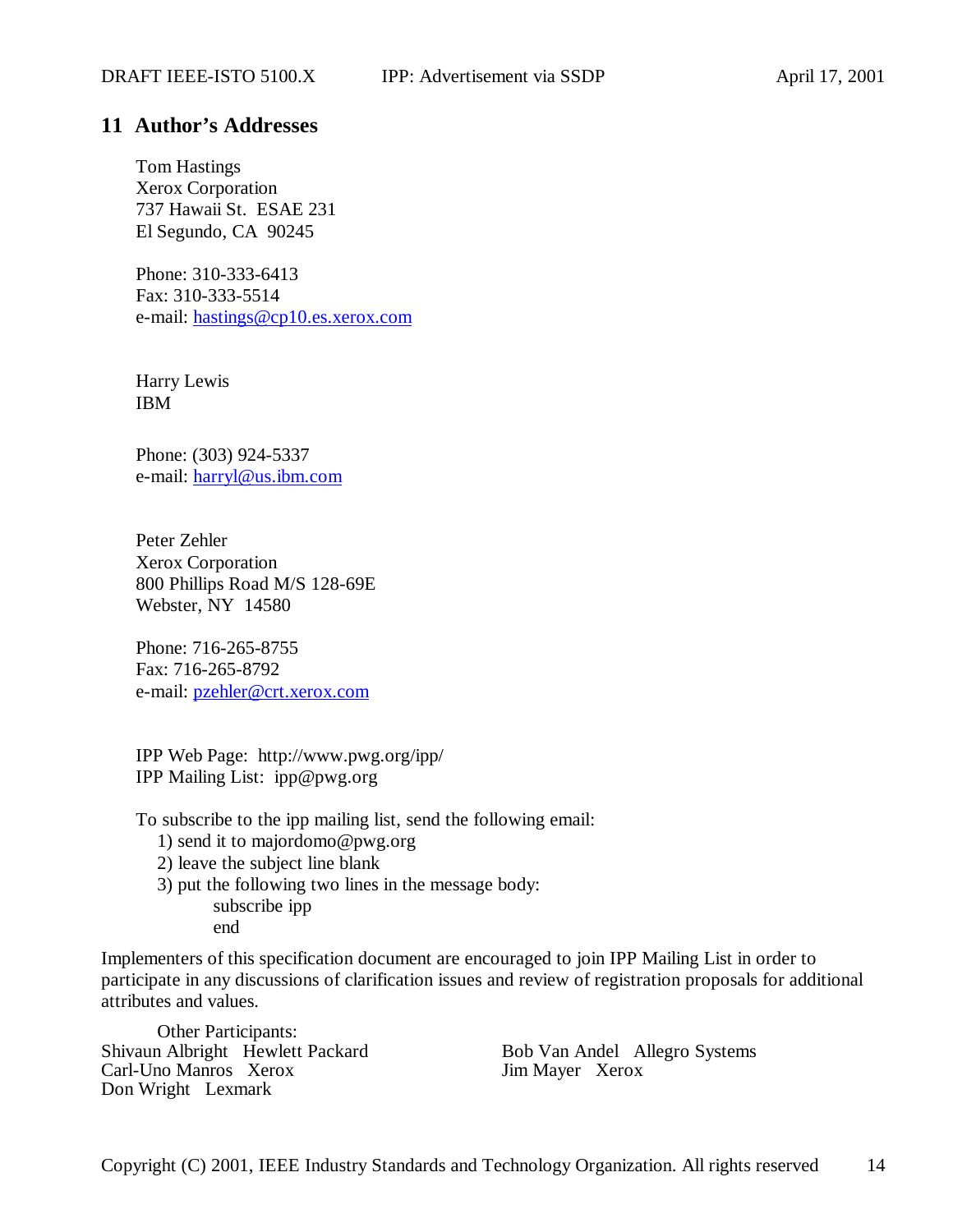# **12 Appendix A: Summary of other IPP documents**

The full set of IPP documents includes:

Design Goals for an Internet Printing Protocol (RFC2567) Rationale for the Structure and Model and Protocol for the Internet Printing Protocol (RFC2568) Internet Printing Protocol/1.1: Model and Semantics (RFC2911) Internet Printing Protocol/1.1: Encoding and Transport (RFC2910) Internet Printing Protocol/1.1: Implementer's Guide (IPP-IIG) Mapping between LPD and IPP Protocols (RFC2569)

The "Design Goals for an Internet Printing Protocol" document takes a broad look at distributed printing functionality, and it enumerates real-life scenarios that help to clarify the features that need to be included in a printing protocol for the Internet. It identifies requirements for three types of users: end users, operators, and administrators. It calls out a subset of end user requirements that are satisfied in IPP/1.0. A few OPTIONAL operator operations have been added to IPP/1.1.

The "Rationale for the Structure and Model and Protocol for the Internet Printing Protocol" document describes IPP from a high level view, defines a roadmap for the various documents that form the suite of IPP specification documents, and gives background and rationale for the IETF working group's major decisions.

The "Internet Printing Protocol/1.1: Encoding and Transport" document is a formal mapping of the abstract operations and attributes defined in the model document onto HTTP/1.1 (RFC2616). It defines the encoding rules for a new Internet MIME media type called "application/ipp". This document also defines the rules for transporting over HTTP a message body whose Content-Type is "application/ipp". This document defines a new scheme named 'ipp' for identifying IPP printers and jobs.

The "Internet Printing Protocol/1.1: Implementer's Guide" document gives insight and advice to implementers of IPP clients and IPP objects. It is intended to help them understand IPP/1.1 and some of the considerations that may assist them in the design of their client and/or IPP object implementations. For example, a typical order of processing requests is given, including error checking. Motivation for some of the specification decisions is also included.

The "Mapping between LPD and IPP Protocols" document gives some advice to implementers of gateways between IPP and LPD (Line Printer Daemon) implementations.

# **13 Appendix B: Description of the IEEE Industry Standards and Technology (ISTO)**

The IEEE-ISTO is a not-for-profit corporation offering industry groups an innovative and flexible operational forum and support services. The IEEE-ISTO provides a forum not only to develop standards, but also to facilitate activities that support the implementation and acceptance of standards in